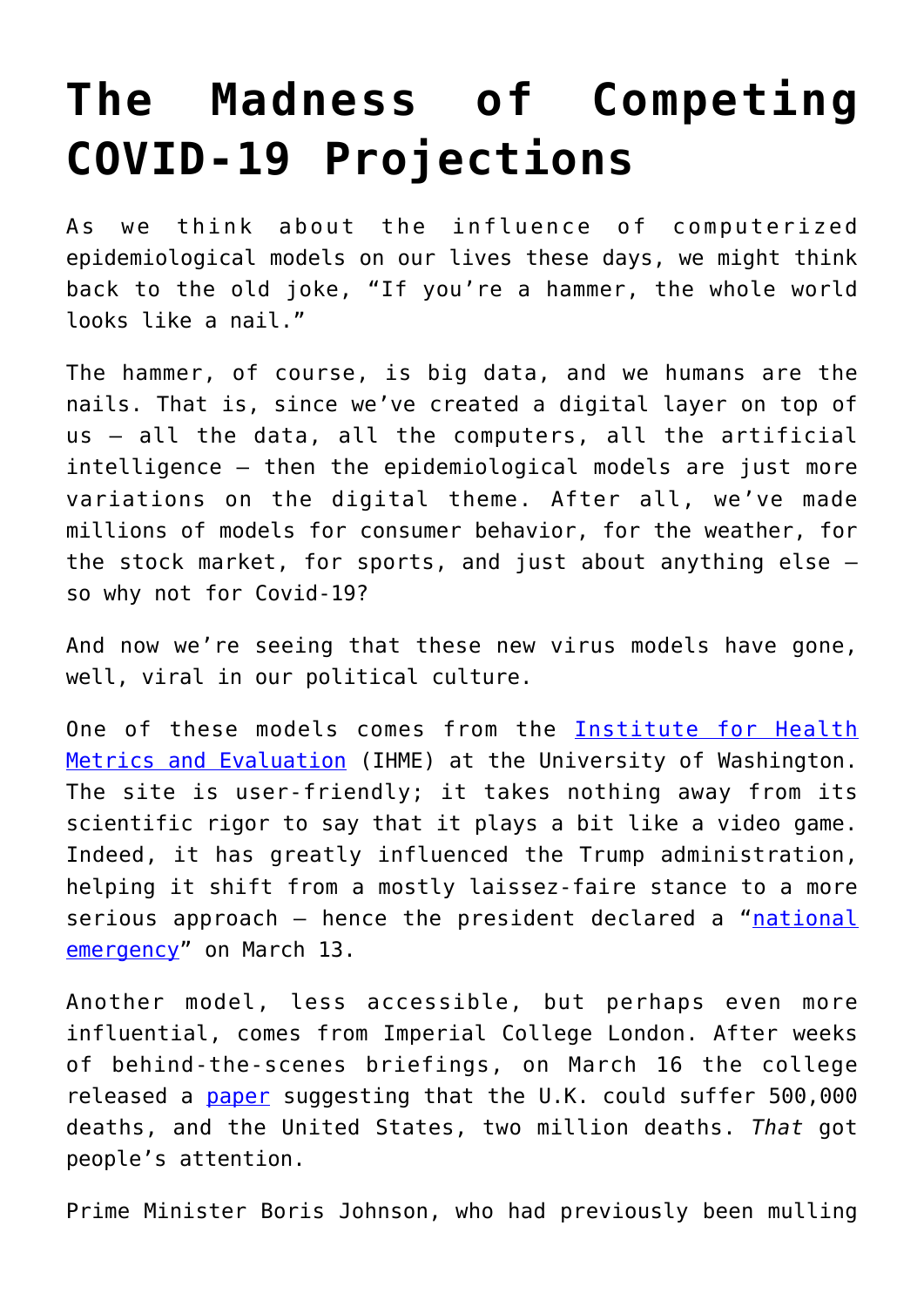the value of passive "herd immunity," suddenly got active. On March 23, he ordered a [nationwide lockdown.](https://www.theguardian.com/uk-news/2020/mar/23/boris-johnsons-address-to-the-nation-in-full) (Of course, the fact that Johnson was soon hospitalized with COVID-19 also made an impression.)

Plenty of other models and forecasts, too, are vying for attention; *[The Wall Street Journal](https://www.wsj.com/articles/as-politicians-lean-on-disease-modelers-in-health-crisis-some-scientists-fear-a-backlash-11587299103?mod=hp_lead_pos6)* reports that some 1,000 modeling papers have been published about the malady.

So yes, without a doubt, these models, and their modelers, have become political players; few politicians wish to be on the wrong side of such tech prestige. To be sure, most pols are immune to the intellectual charms of experts, and yet at the same time, they are not immune to the political weight of mass death.

Yet there's just one thing that makes it hard for politicians to walk the right line: The models don't seem to be particularly accurate. Or, to put it another way, they don't agree with each other, such that if one is right, another one must be wrong.

For instance, the IHME model has been criticized as unduly optimistic. Sally Cripps, a statistician at the University of Sydney who led a team examining IHME's projections, told *[Stat](https://www.statnews.com/2020/04/17/influential-covid-19-model-uses-flawed-methods-shouldnt-guide-policies-critics-say/) [News](https://www.statnews.com/2020/04/17/influential-covid-19-model-uses-flawed-methods-shouldnt-guide-policies-critics-say/)* on April 17 that its predictions "have been highly inaccurate." She added, "It performs poorly even when it predicts the number of next-day deaths: The true number of next-day deaths has been outside the 95 percent intervals 70 percent of the time."

Indeed, IHME, has come under heavy fire, perhaps because its optimism is seen as some sort of gift to Trump. (IHME is funded by the Gates Foundation, an outfit not known for its Trumpophilia.) On April 25, *[Politico](https://www.politico.com/news/2020/04/24/trump-coronavirus-model-207582)* made that critique more explicit, headlining, "How overly optimistic modeling distorted Trump team's coronavirus response." The piece quoted Gregg Gonsalves, an epidemiologist at Yale: "The IHME model is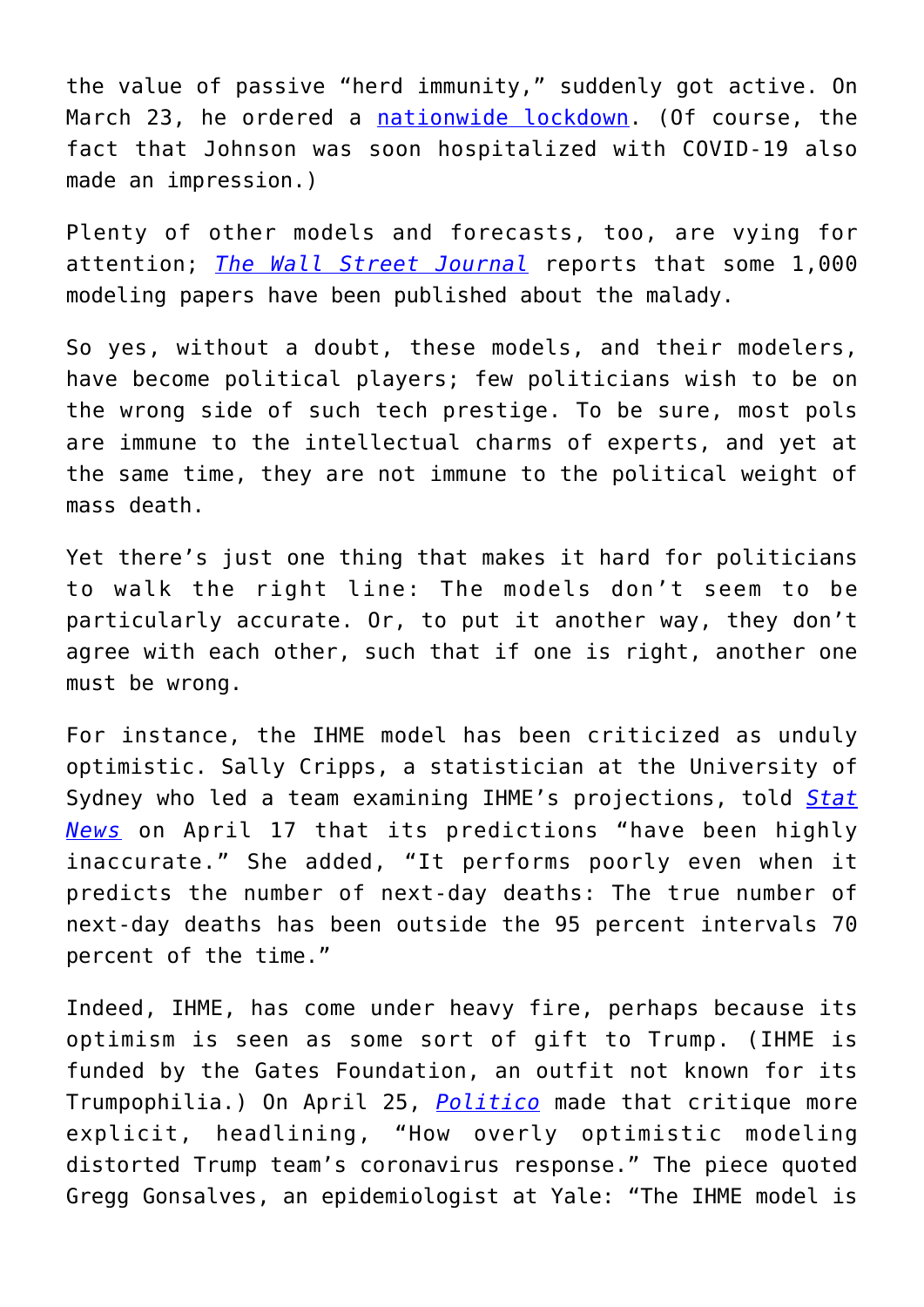an odd duck in the pool of mathematical models. I fear the White House is looking for data that tells them a story they want to hear, and so they look to the model with the lowest projection of death."

In response, IHME director Christopher Murray defended his team'swork: "We're willing to make a forecast. Most academics want to hedge their bets and not be found to ever be wrong," Murray then continued, saying something revealing about the whole modeling biz: "We're orders of magnitude more optimistic [than other models]."

Here we might pause to note that an *order of magnitude* is a logarithmic expression for a ten-fold change. So when Murray says that his model is "orders of magnitude" away from other models, he's asserting that it's some number of ten times more accurate – or at least different. And that's quite a difference.

We can quickly see: Something's gotta give – that is, if the models vary by 1,000 percent or more, then they can't all be right.

On the other hand, the Imperial College model has been [criticized](https://thehill.com/opinion/healthcare/489962-what-if-the-sky-is-falling-coronavirus-models-are-simply-wrong) for being [unduly](https://nymag.com/intelligencer/2020/03/how-long-will-the-coronavirus-shutdown-last.html) [pessimistic](https://www.nationalreview.com/2020/04/coronavirus-pandemic-modelers-pessimists-need-dose-of-humility/#slide-1). White House health adviser Deborah Birx directly addressed the model on [March 26:](https://thehill.com/policy/healthcare/489774-birx-cautions-against-inaccurate-models-predicting-signficant-coronavirus) "When people start talking about 20 percent of a population getting infected, it is very scary but we don't have data that matches that based on the experience . . . There's no . . . reality on the ground where we can see that 60 to 70 percent of Americans are going to get infected in the next eight to 12 weeks."

We could go on with the modeling tit for tat. And of course, we should stipulate that, strictly speaking, models aren't supposed to be flat predictions; instead, they express a degree of contingency. That's an important point to bear in mind, even as, of course, click-bait media naturally seizes on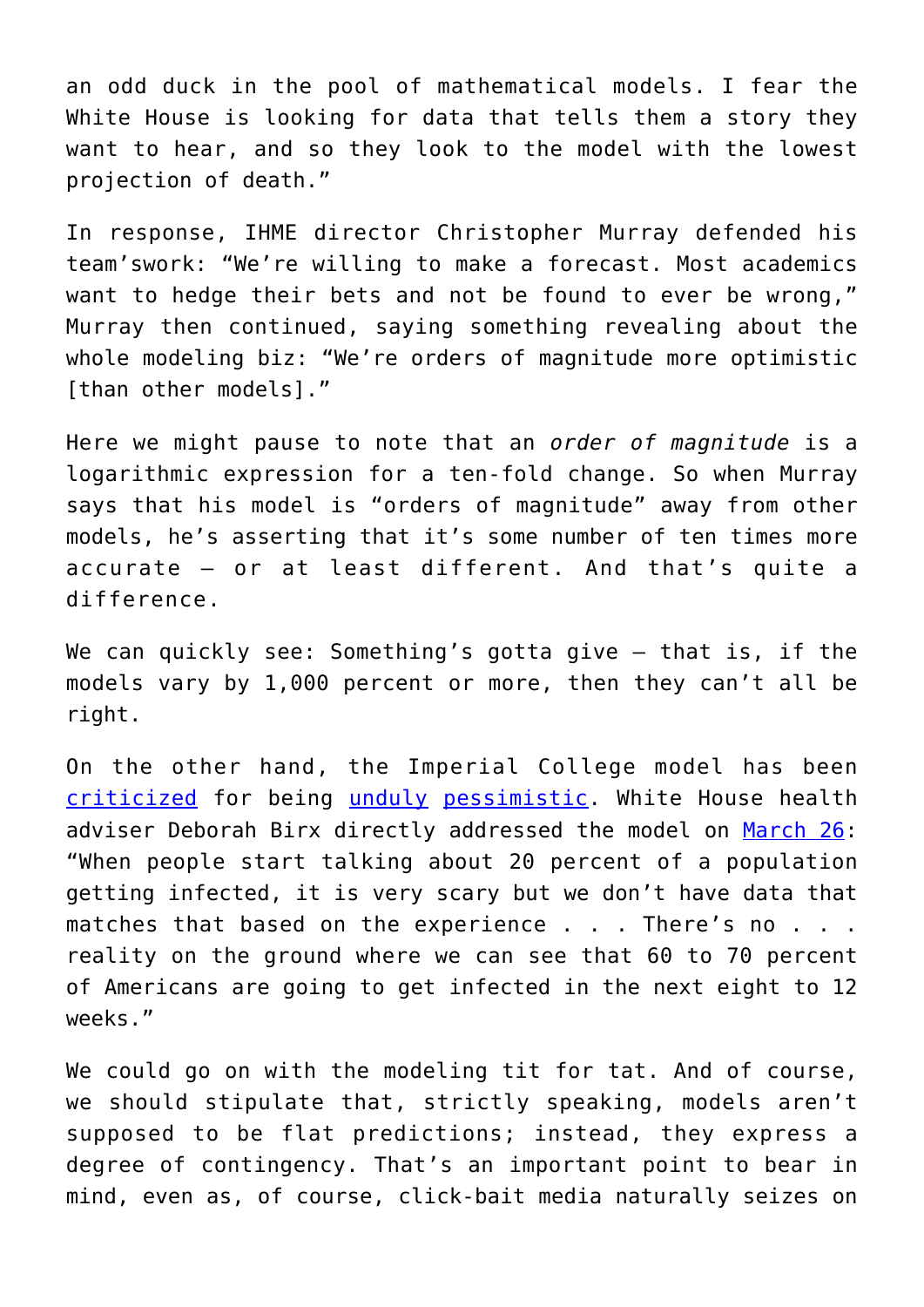projected death totals, providing little or no context or elaboration.

As of now, the only thing we know for sure is that the U.K. has not suffered 500,000 deaths, but, rather, about 20,000. Nor has the U.S. suffered two million deaths, but, rather, about 55,000. Those are both horrendous death tolls, to be sure – but we don't need a model to tell us that. Models should be useful tools, not panic devices.

Not surprisingly, disease models have garnered plenty of critics, some of them well credentialed. One of the wellcredentialed is John Ioannidis, professor at Stanford's School of Medicine; in mid-March, Ioannidis wrote a notably contrarian piece for *[Stat News](https://www.statnews.com/2020/03/17/a-fiasco-in-the-making-as-the-coronavirus-pandemic-takes-hold-we-are-making-decisions-without-reliable-data/)*, arguing that the "evidence fiasco" meant that vital policy decisions were being made on the basis of "utterly unreliable" data.

On April 24, critiquing the Imperial College model, Ioannidis told *[The Wall Street Journal](https://www.wsj.com/articles/the-bearer-of-good-coronavirus-news-11587746176?cx_testId=3&cx_testVariant=cx_4&cx_artPos=6#cxrecs_s)*, "They used inputs that were completely off in some of their calculation. If data are limited or flawed, their errors are being propagated through the model. . . . So if you have a small error, and you exponentiate that error, the magnitude of the final error in the prediction or whatever can be astronomical."

Once again, Ioannidis is the opposite of a data Luddite; as he said, "I love models. I do a lot of mathematical modeling myself. But I think we need to recognize that they're very, very low in terms of how much weight we can place on them and how much we can trust them. . . . They can give you a very first kind of mathematical justification to a gut feeling, but beyond that point, depending on models for evidence, I think it's a very bad recipe."

Ioannidis was echoed by Jeffrey Shaman, coauthor of Columbia University's coronavirus model, who said to *Politico*, "You can't oversell the models, and you have to view them within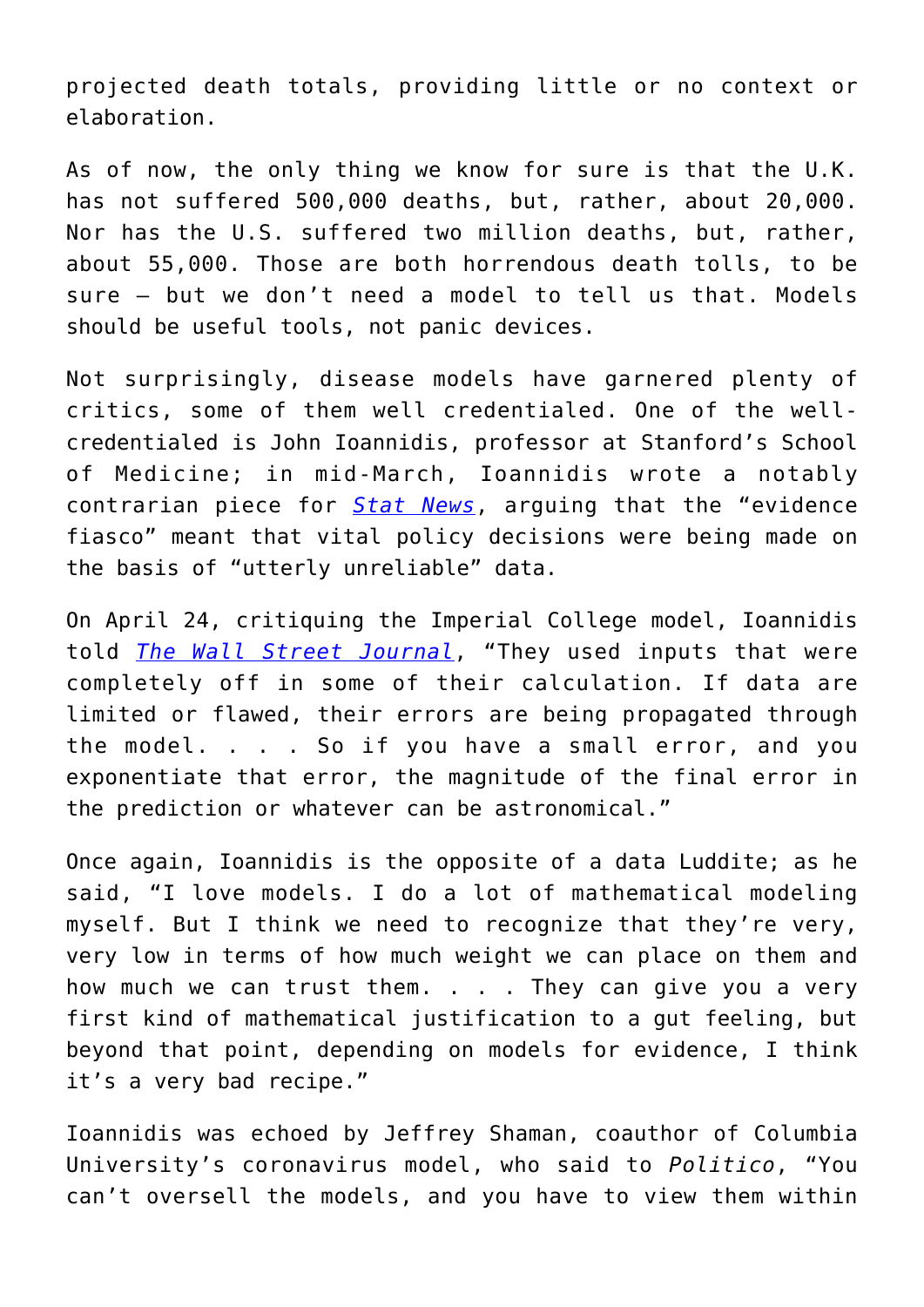the correct context." Shaman further warned against making projections based "on a highly fluid situation for which the information is woefully incomplete."

Others agree: Keith Neal, an epidemiology professor at the University of Nottingham, told *[The Wall Street Journal](https://www.wsj.com/articles/as-politicians-lean-on-disease-modelers-in-health-crisis-some-scientists-fear-a-backlash-11587299103?mod=hp_lead_pos6)*, "Any model that gets within 50 percent of the actual result has done well." Yet another critic, Scott Atlas, formerly at Stanford's School of Medicine, now at the Hoover Institution, wrote in *[The Hill](https://thehill.com/opinion/healthcare/494034-the-data-are-in-stop-the-panic-and-end-the-total-isolation#.XqDhrlzPd4Q.twitter)*, "Let's stop underemphasizing empirical evidence while instead doubling down on hypothetical models."

We can give the last word to Anthony Fauci  $-$  a healthcare legend long before he started advising the White House on the current crisis – who told *[The New York Times](https://www.nytimes.com/2020/04/18/health/coronavirus-america-future.html?smid=tw-nytimes&smtyp=cur)*, "All models are just models. When you get new data, you change them."

So we can see: Maybe it's not such a good idea to put too much credence in virus models.

Yet still, the repute of computers is such that even though the models vary to the point of randomness; they still have clout. Indeed, with apologies to Richard Weaver, author of the 1948 classic, *Ideas Have Consequences*, the models, too, are having consequences. Consequences, that is, not just for our physical health, but also for our economic health – and the economy, as we know, feeds back on physical wellbeing.

So it's little wonder that the societal reaction to modelinduced lockdowns is brewing, and not just in Trumpy Tea Party places, but also in sea-blue [California.](https://abc7news.com/society/heat-wave-draws-thousands-to-socal-beaches-amid-covid-19-crisis/6129739/) To put that another way, when the hammering from the models feels oppressive, the "nails" start hammering back.

Indeed, if we think back to our Greek mythology, we can see that being sickened or killed by Covid-19 is the Scylla, while economic wasting is the Charybdis. Not a happy prospect either way, and one has to wonder: Are the models actually adding objective value to the discussion? Or are they just the latest